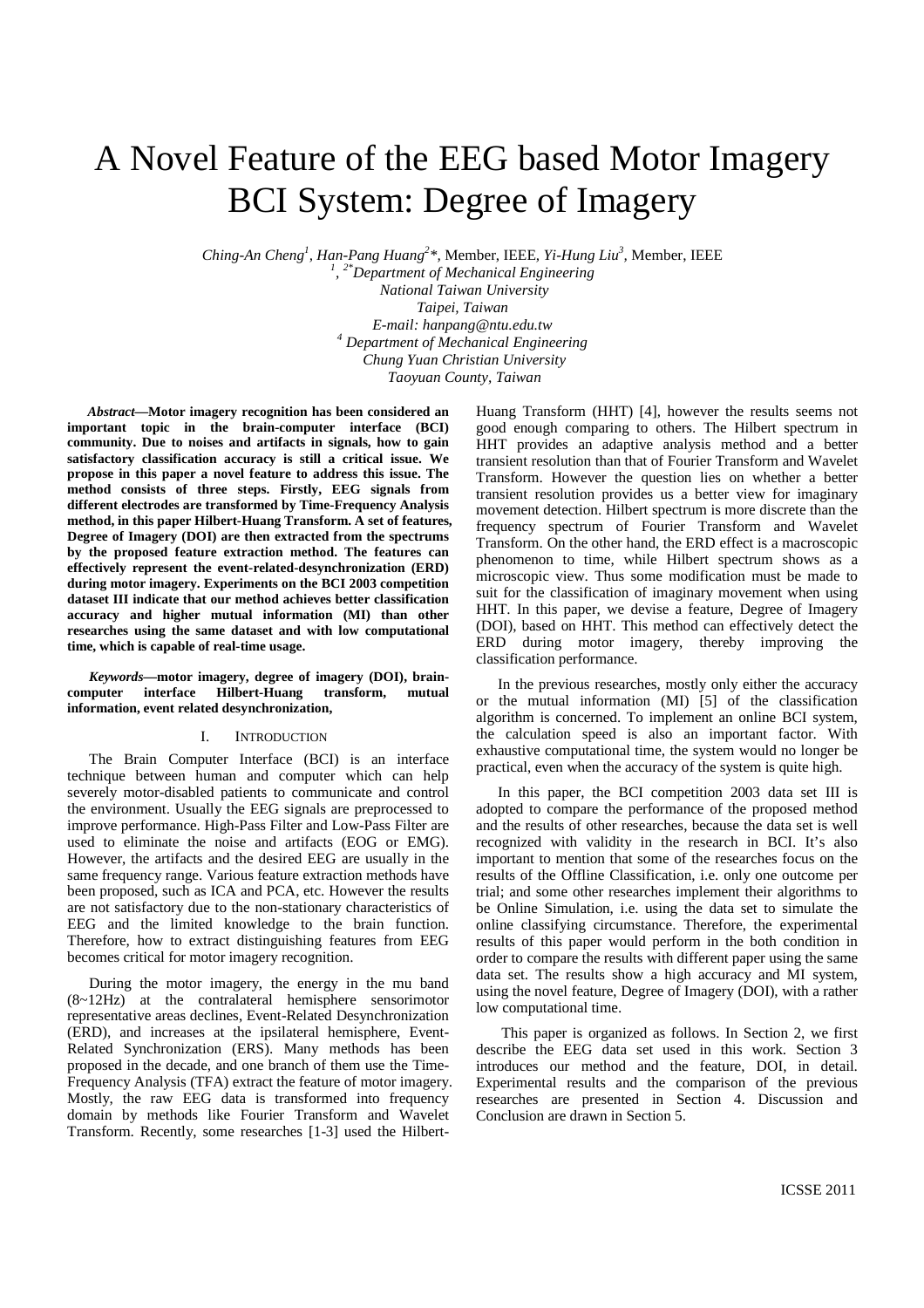

Figure 1. The paradigm of the Graz BCI competition II, 2003.

## II. DATA DESCRIPTION

The data used in this work are those from the Graz BCI competition II dataset III, 2003 [6]. The data were from a normal subject, a 25 years old female, during a feedback session. The session consists of 7 runs with 40 trials each. Each trial is of 9 s, and is illustrated in the paradigm as Figure 1. In the period of 0-2 s, the subject was asked to relax. At  $t = 2$  s, an acoustic stimulus indicates that a motor imaginary task is ready to start, and then the symbol "+" is displayed on the screen for 1 s. Next, an arrow (left or right) is displayed as a cue, which lasts for 6s ( $t = 3$   $t = 9$  to). During the feedback period, the subject was asked to imagine a right or left hand movement. During the 9s-length trial, the EEG signals, recorded from C3, Cz, and C4, where Cz is a reference, were collected with a sampling rate of 128 Hz and filtered between 0.5 and 30 Hz.

#### III. PROPOSED METHODS

## *A. Scheme*

The classification scheme is described in Figure 2. In the training stage, first, the training dataset of EEG signal is transformed by Time-Frequency Analysis (TFA) method to get the time-frequency patterns. Second, the proposed feature selection method, Degree of Imagery (DOI), is applied on the spectrum, and the parameters are determined by the 10-fold cross validation. Finally, the parameters of the classifier, SVM, are trained by the 10-fold cross validation to obtain the parameters with the highest accuracy. In the testing stage, the testing dataset is processed the same way as in the training stage, however, with the fixed parameters obtained previously. The mode the output can be chosen either to be Online Simulation or Offline Classification, in order to compare and correspond to the performance of other research using the same dataset.

Ideally, the TFA method in the scheme is arbitrary. In this paper, the TFA method is chosen to be HHT (for the implantation details, please refer to [4]), and Gabor Transform to test the proposed feature selection method. The reason to choose HHT is that it's less frequently adopted in the BCI motor imagery tasks in comparison to other TFA techniques and the adaptive nature. Gabor Transform serves as the representative of the traditional TFA methods.



Figure 2. The scheme of the proposed method

### *B. Improving the Computational Speed of HHT*

While HHT appears to be effective in detecting ERD, it is computationally expensive. A large number of iterations will be required in generating each IMF, making the EMD process time-consuming. As defined, the EMD process is stopped until a monotonic function (the residue) is obtained. However, one does not need to accomplish the whole EMD process in practice. In other words, even if all IMFs of an EEG signal are found, not all of them will be useful for the detection of ERD.

First, the sum of the energy of the first three IMFs contributes more than 80% of the total energy of the raw EEG signal, and the other part of the energy is almost equally distributed over the rest, shown in Figure 3.

Second, Figure 4 gives another view of how different IMFs take part in an EEG signal. Figure 4 is the averaged Hilbert spectrum of 140 different EEG signals of imaginary movement, where the numbers of right-hand and left-hand imaginary movements are equal. It shows that the first IMF stochastically well distributed over the frequency range from DC to 32Hz, the second IMF focuses on the frequency range from 8 to 13Hz, the third IMF occupies the frequency range from DC to 10Hz, and the frequency ranges of the other IMFs mainly lie near DC.

 Third, the previous stochastic conclusion is on the EEG signals sampled in 128 Hz, however the outcomes of HHT differs when different sampling frequencies and interpolation method is applied. Stochastically, HHT acts as dyadic filter banks [7]. Since the Nyquist frequency is 64 Hz, it can be found that from the first to third the filter banks stochastically almost covers the entire effective frequency range. Next, we introduce how to extract features from the Hilbert spectrum.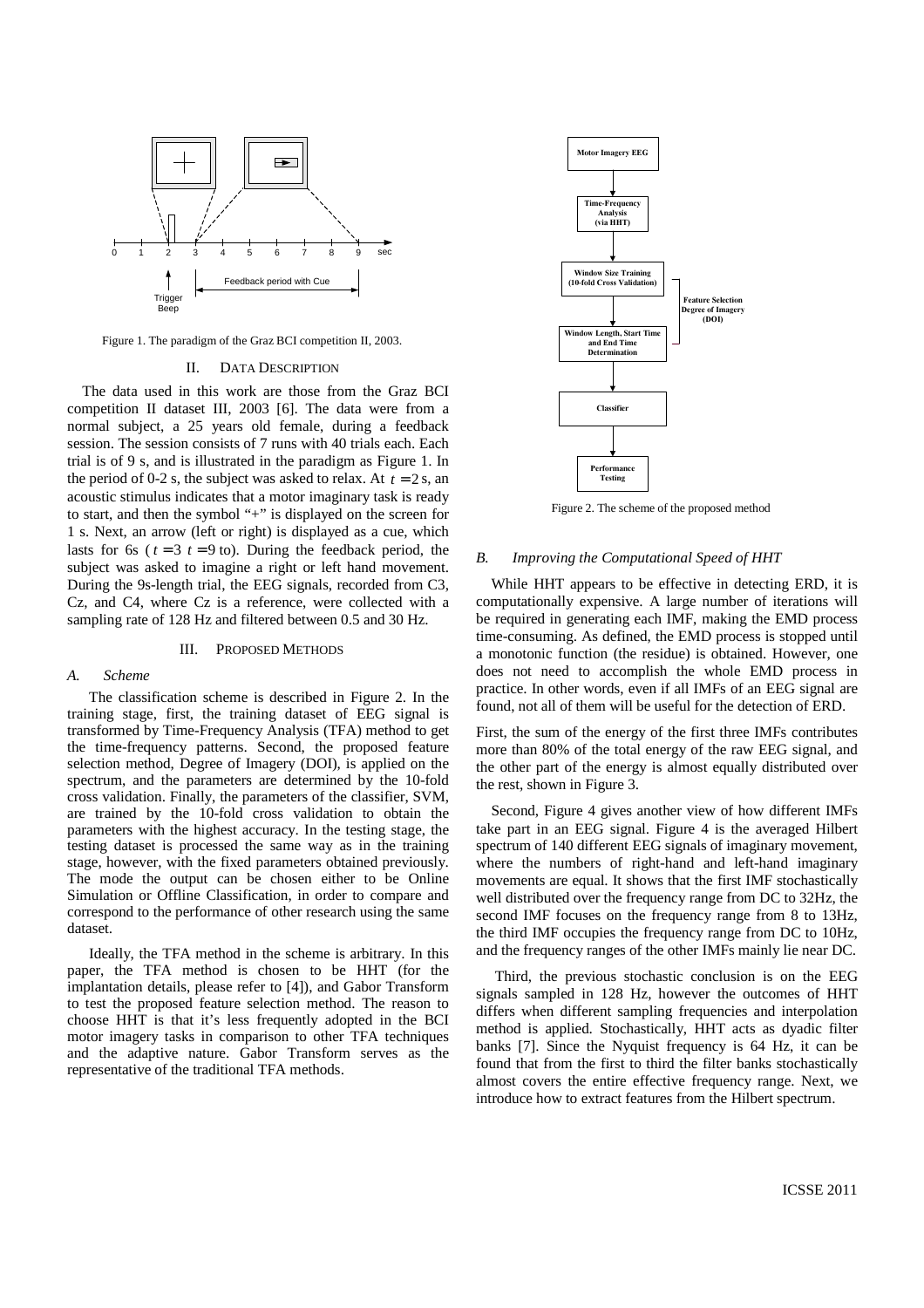

Figure 3. This figure summarizes the energy contribution of the IMFs. The contribution of different IMFs of EEG signals. The label 1 in the x axis denotes the first IMF, and label 2 denotes the percentage of the energy contributed by the  $1<sup>st</sup>$  and the  $2<sup>nd</sup>$  IMFs and so on.

#### *C. Feature Extraction: Degree of Imagery (DOI)*

The defect of Hilbert Spectrum is that it's more discrete than the spectrums of other TFA methods, and it seems less meaningful to human eyes. Thus to obtain the feature, Degree of Imagery (DOI), the Hilbert Spectrum is processed by the following procedures.

First, a moving window is applied on the Hilbert Spectrum. For a time point t, its corresponding moving window is within the interval of [t+∆t], where ∆t is the window length. For each moving window, the sub-spectrum is first added over the effective frequency range and then cumulated over the length of the window, which serves as a moving average filter over time.

$$
E(t) = \int_{t-W}^{t} \int_{E_{lower\_bound}}^{F_{upper\_bound}} X(\tau, f) d\tau
$$
 (5)

where  $X(\tau, f)$  is the sub-spectrum of each moving window, *W* is the window length of the cumulation to calculate  $E(t)$ , and  $F_{upper\_bound}$  and  $F_{lower\_bound}$  is the effective frequency range.

DOI of each moving window is defined as follows.



Figure 4. The top left figure shows the averaged Hilbert spectrum of the first IMFs of the 140 EEG signals recorded from 140 trials of motor imagery, and so on. The frequency range of each IMF is different from each other.

$$
DOI(t) = \frac{Max(E_{c3}(t)) - Max(E_{c4}(t))}{MaxMax(E_{c3}(t)), Max(E_{c4}(t)))}
$$
(6)

Figure 5 would demonstrate how DOI improve the detection and classification of ERD effect. Figure 5(a) shows the original energy within the effective frequency range, X(t), of C3 and C4. It can be observed that the difference of energy of C3 and C4 isn't stable feature. While using the formula (5), Figure 5(b) shows the E(t) of C3 and C4 under a left hand imagery task. It's clearly that  $Ec3(t)$  is higher than  $Ec4(t)$ , which corresponds to the contralateral ERD. In Figure 5(b), the physical meaning of DOI is obvious. It denotes ratio of the energy difference of the two electrodes to the energy of the non-ERD electrode, serving as the reference. If ERD is significant, the magnitude of DOI will become close to one. The value of DOI ranges from - 1 to 1, where 1 denotes left hand imagery and vice versa.

Figure 5(c) shows the corresponding DOI of the same trial. The DOI ascends significantly from 0 to 1 and reaches 1 at around 6 sec. It's worth noticing that since the window length of the cumulation is 2.6 secs, the DOI at 6 sec contains the information from 3.4 sec to 6 sec, which corresponds to firing time of motor imagery

The advantage of DOI is its zero mean and its potential of denoising. It can be further shown that the MI of DOI is quite high in Figure 5(d), reaching the maximum near 0.7 bits, which leads DOI a good feature for the ERD application.

The length of the moving window is the factor to determine DOI, and it's obtained by calculating MI of DOI over the training data set with 10-folds cross-validation.

$$
W = \frac{\sum w_i M I_i}{\sum M I_i} \tag{7}
$$

where  $w_i$  is the window length with the largest  $MI_i$  in each fold, and *W* is the window length to be determined.

With the determined window length, the MI of DOI versus time of the train data can be obtained. The data to train the classifier is then the DOI in the time interval when the MI is larger than 0.5. The classifier in the study is chosen to be Support Vector Machine (SVM), with either Linear kernel or Radial Basis Function kernel, and the parameters are too determined by 10-folds cross validation.

In the testing stage, if the mode is Offline Classification, the DOI of the test data is also truncated in the same time interval as in the training stage. On the other hand, if the mode is Online Simulation, the DOI will first be cumulated with the window size the same as in the training stage, i.e. for each time instant, there's a vector of features containing the DOI of the instant and before with the length of the window length. SVM would be performed over time and then for each time instant the output of SVM and classified result would be displayed.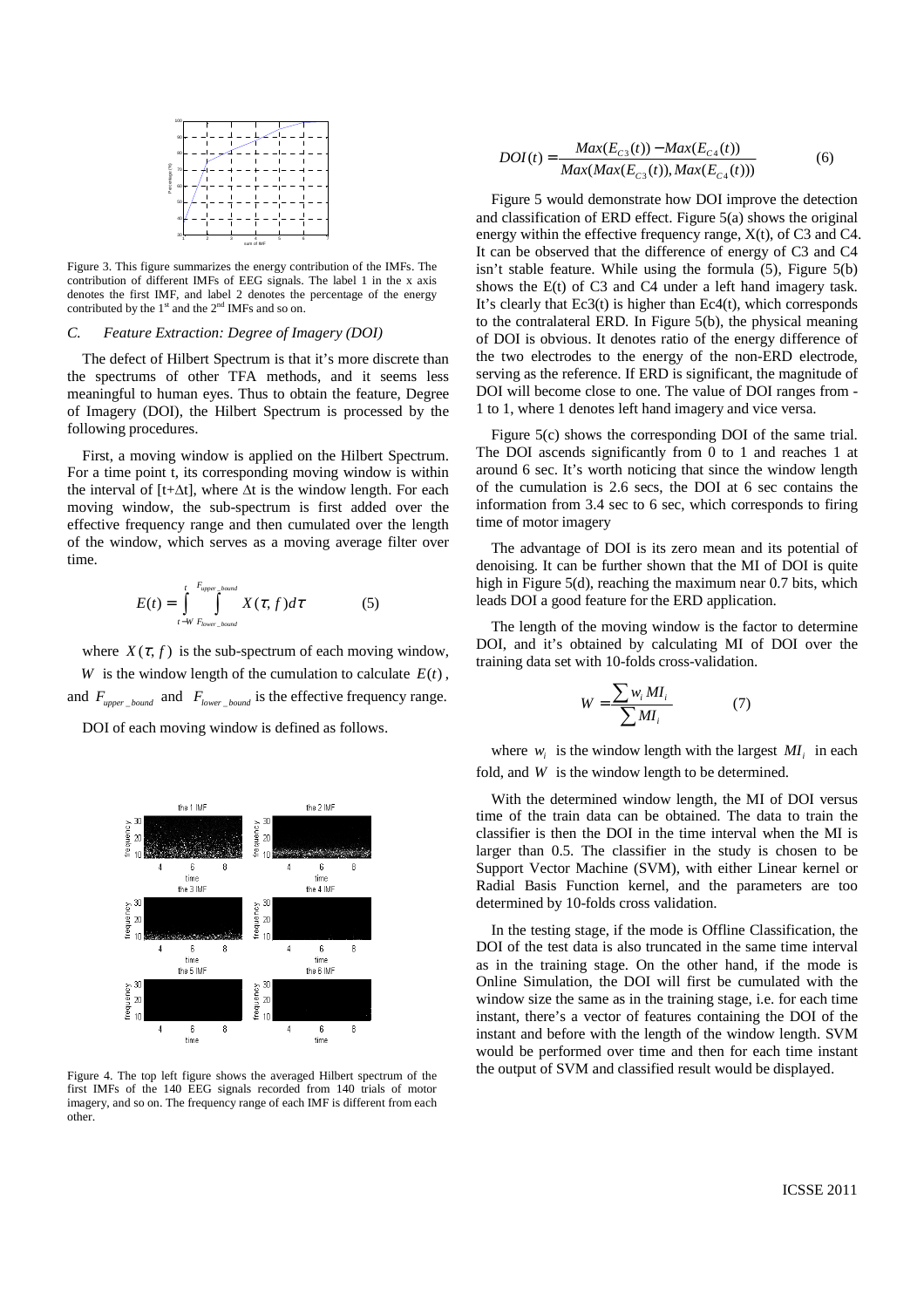

(d) MI of DOI of the training dataset

Figure 5. (a) shows the original energy within the effective frequency range, X(t), of C3 and C4. It can be observed that the difference of energy of C3 and C4 isn't stable feature. While using the formula  $(5)$ ,  $(b)$  shows the E(t) of C3 and C4 under a left hand imagery task. It's clearly that  $E_c(t)$  is higher than  $E_{c4}(t)$ , which corresponds to the contralateral ERD. (c) shows the corresponding DOI of the same trial. The DOI ascends significantly from 0 to 1 and reaches 1 at around 6 sec. It's worth noticing that since the window length of the cumulation is 2.6 secs, the DOI at 6 sec contains the information from 3.4 sec to 6 sec, which corresponds to firing time of motor imagery. (d) shows the MI of DOI versus time of the training dataset.

# IV. EXPERIMENTAL RESULTS

#### *A. The Previous Researches s*

In this section, the performance of the previous works using BCI competition 2003 dataset III will be examined. Since the intra-subject variance of EEG is large in BCI system, only the results with the same dataset would be comparable.

Originally, in the BCI competition 2003, the winners of dataset III were ranked by the highest MI value, using the test data in the dataset to perform the Online Simulation, classifying the trial over time,and the winner is S. Lemm, et al.[8], using complex Morlet Wavelet and probabilistic model, with highest MI 0.61 bits at 7.6 s and minimum error 10.7% at 6.8 s. Recently, many research apply their methods on this dataset to test the results. In this paragraph, the result of Offline Classification would be reviewed first and then the result of the Online Simulation.

Performing Offline Classification, one outcome per trial, N. Brodu [9] showed the comparative study of band-power extraction techniques. In this paper, the result of spectrogram is the best with accuracy 82.1%. Besides, Brodu [10] implemented the BCI system with multifractal cumulants and predictive complexity with accuracy 80.7%. B. Wang [11] investigates in the Gaussian Process Classifier with accuracy 86%. Y. Jiao [12] used AR model and combined SVM and GA, with accuracy 89.29 %. M.K. Hazrati [13] et al. used adaptive neural networks and gain the high accuracy up to 90%. X. Guo [14] adopted dynamic ICA mixing matrix with accuracy 87.14%.

As Online Simulation, H. Zhao [15] first used relative wavelet energy to discriminate and comes with highest MI 0.54 bits about 4.7s and later [16] using wavelet entropy with highest MI 0.62 bits about 4s. S. Rezaei et al. [17] compares the performance of different classifiers with highest MI around 0.5 bits and accuracy around 83.57%. S.M. Zhou et al. [18] used higher-order statistics with highest MI 0.64 bits and accuracy 90% around 6s.

The comparative table of the previous research is shown in Table 1.

## *B. The Proposed Method*

In the dataset, there're total 280 trials and they are divided in two groups of dataset, training data and testing data, randomly and 140 trials each. The model of the proposed method is first trained using the training data, and the parameters are picked using 10-folds cross validation and the criterions addressed before. Then the performance of the model is validated on the testing data.

The experimental results of the proposed method are shown in Table 2 and Figure 6. Figure 6 shows how the MI and the accuracy change versus time of Online Simulation of different classifier and TFA methods, where the MI is calculated by the output of SVM. The result using HHT and linear kernel SVM comes with the highest MI 0.72 bits at around 7.1s, which is much higher than all the previous researches, and the result of HHT and radial basis kernel SVM is with accuracy 88.6 % and MI 0.69 bits. The results of Gabor Transform show the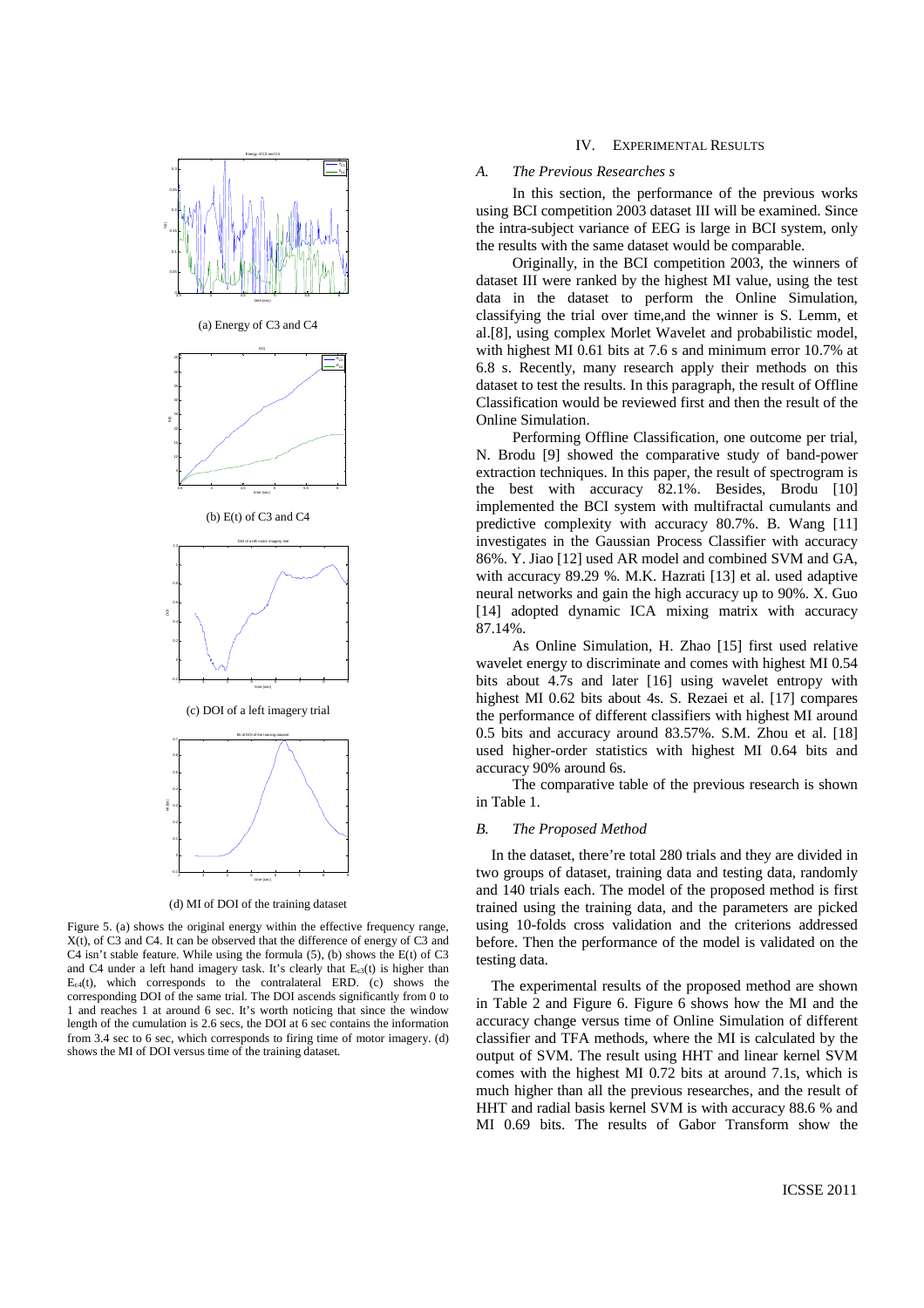capability of generalization of the proposed method to other TFA methods.

| <b>Offline Classification</b>                                                 | <b>Accuracy</b><br>$(\%)$ |
|-------------------------------------------------------------------------------|---------------------------|
| Bandpass Filter +Spectrogram+LDA [9]                                          | 82.1                      |
| Band Power + Multifractal Comulants + Predictive<br>Complexity+LDA $[10]$     | 80.7                      |
| IIR Bandpass Filter Comulant Energy + Gaussian<br>Process Classifier [11]     | 86.43                     |
| $AR Model + GA-SVM [12]$                                                      | 89.29                     |
| Spectral of Windowed Segments + Adaptive<br>Probabilistic Neural Network [13] | 90                        |
| Dynamic ICA + Large Number Voting [14]                                        | 87.14                     |
| <b>Online Simulation</b>                                                      | $MI$ (bit)                |
| Complex Morlet Wavelet $+$ 4-D Gaussian Model $+$<br>Bayes Theorem [8]        | 0.61                      |
| Relative Wavelet Energy + SVM [15]                                            | 0.54                      |
| Wavelet Entropy + Band Powers + LDA [16]                                      | 0.62                      |
| $AR + AAR + Bayesian Network [17]$                                            | 0.50                      |
| Higher Order Statistics +Neural Network [18]                                  | 0.64                      |

TABLE I. THE RESULTS OF PREVIOUS WORKS

TABLE II. THE EXPERIMENTAL RESULTS OF THE PROPOSED METHOD

| <i><b>Offline</b></i><br><b>Classification</b> | Accuracy $(\% )$               |                  |
|------------------------------------------------|--------------------------------|------------------|
| Gabor, SVM (linear)                            | 87.1                           |                  |
| Gabor, SVM (rbf)                               | 87.2                           |                  |
| HHT, SVM (linear)                              | 90.0                           |                  |
| HHT, SVM (rbf)                                 | 90.7                           |                  |
|                                                |                                |                  |
| <b>Online Simulation</b>                       | <b>Maximum Accuracy</b><br>(%) | Maximum MI (bit) |
| Gabor, SVM (linear)                            | 88.6                           | 0.62             |
| Gabor, SVM (rbf)                               | 87.2                           | 0.61             |
| HHT, SVM (linear)                              | 90.0                           | 0.72             |

## V. DISCUSSION AND CONCLUSION

The experimental results shows the performance much better than others especially comparing MI. The importance of MI is that MI not only indicates the accuracy a classifier but also designates the strength of the output and how robust a system is to the noise. In the real application, the system with high classification accuracy does not always perform well because of the noise contaminating the signal especially in the EEG-based BCI system with low SNR, making the direct reading of the accuracy meaningless for losing the information of variance. Previously, most of the research focuses only on the outcomes of Offline Classification which makes the system may not be practical in use.

Though the proposed method using DOI and linear SVM is high in MI but the latency is a little too long. It's because there're two stages of cumulation, the cumulation to determine



Figure 6. shows how the MI and the accuracy change versus time of Online Simulation of different classifier and TFA methods.

DOI and the SVM. DOI is gained by gathering the information of the spectral energy over time. SVM in the method uses a section of DOI to train and to classify. To resolve the problem, we can simply shorten the dimension of the feature in SVM, with a tradeoff of lower MI and accuracy, in the extreme case, leaving the SVM, only using the sign of raw DOI to classify. The classification of raw DOI can be carried out by the criterion as follows. If the sign of DOI is positive, the outcome is left hand motor imagery and vice versa. Since the maximum MI and the accuracy of raw DOI of the testing dataset in Figure 7 are around 89.2% and 0.71 bits around 6s, it limits the lower bound of the performance. Also, by using DOI only, no training of the classifier is needed, and the training of the window size in calculating DOI is much faster, usually in less than 5 seconds would largely shorten the training time of the system. Besides, the computational time of the classification is quite short. The system is implanted in Matlab using PC, with Core i5 750, and the computational time per second data is less than 0.02 cpu seconds thanks to the reduction in the iteration of HHT.

The experiment result of Gabor Transform replacing HHT shows the potential of the generalization of the notation of DOI to the class of Time-Frequency or Time-Scale Analysis. Different TFA method may lead to different representation and also some methods such as time-frequency reassignment can further improved the localization and clearness of the spectrum. It's believed that DOI can benefits from not only HHT but also a more sophisticated TFA method, such as EMD + Reassigned Spectrogram, however this is beyond the scope of this study.

It's interestingly that the best classification time interval determined by the method automatically by means of MI is from 3.2s to 7s, when MI of DOI is larger than 0.5 and taking the window length into consideration, which makes sense. It's possible that the subject is unable to focus and perform during